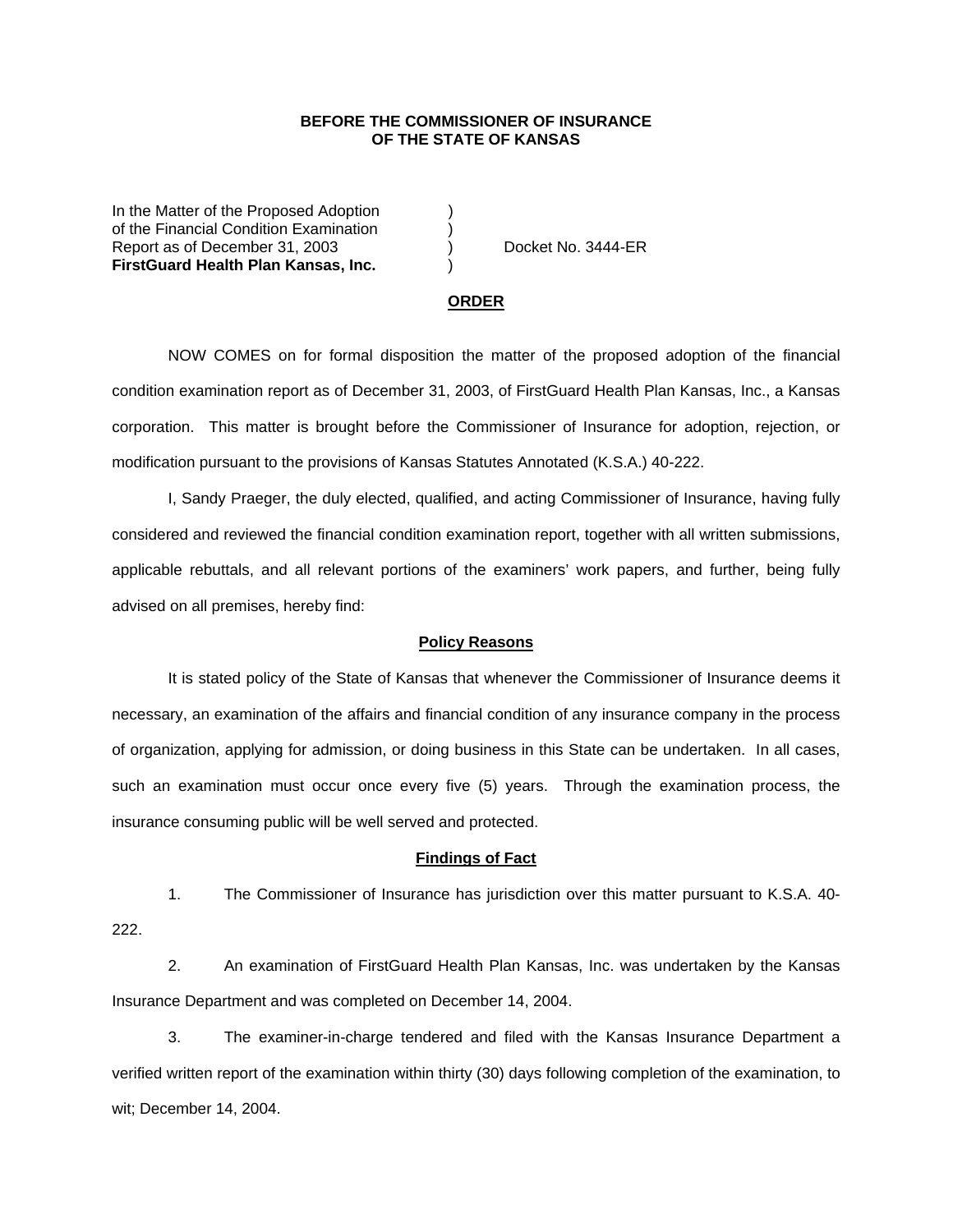4. Following receipt of the verified report, the Kansas Insurance Department transmitted the report to FirstGuard Health Plan Kansas, Inc. on February 7, 2005, with a duly executed notice advising the company of its opportunity to prepare and submit to the Kansas Insurance Department a written submission or rebuttal with respect to any and all matters contained in the report. FirstGuard Health Plan Kansas, Inc. was further advised that any written submission or rebuttal needed to be filed with the Kansas Insurance Department no later than thirty (30) days after receipt of the verified report.

 5. FirstGuard Health Plan Kansas, Inc. filed a written acceptance of the verified report on March 3, 2005.

 6. Based upon the written submission tendered by FirstGuard Health Plan Kansas, Inc., the company took no exceptions to matters contained in the verified report.

 7. Within thirty (30) days of the end of the time period allowed for written submission or rebuttal, the Commissioner of Insurance fully reviewed the report, together with all written submissions and rebuttals provided by FirstGuard Health Plan Kansas, Inc. The Commissioner of Insurance further reviewed all relevant workpapers.

 8. No other written submissions or rebuttals were submitted by FirstGuard Health Plan Kansas, Inc.

## **Conclusion of Law**

9. K.S.A. 40-222(k)(2) provides:

"Within 30 days of the end of the period allowed for the receipt of written submissions or rebuttals, the commissioner shall fully consider and review the report, together with any written submissions or rebuttals and any relevant portions of the examiners workpapers and enter an order:

- (A) Adopting the examination report as filed or with modification or corrections. If the examination report reveals that the company is operating in violation of any law, regulation or prior order of the commissioner, the commissioner may order the company to take any action the commissioner considers necessary and appropriate to cure such violations; or
- (B) rejecting the examination report with directions to the examiners to reopen the examination for purposes of obtaining additional data, documentation or information, and refiling pursuant to subsection (k); or
- (C) call and conduct a fact-finding hearing in accordance with K.S.A. 40-281 and amendments thereto for purposes of obtaining additional documentation, data, information and testimony."